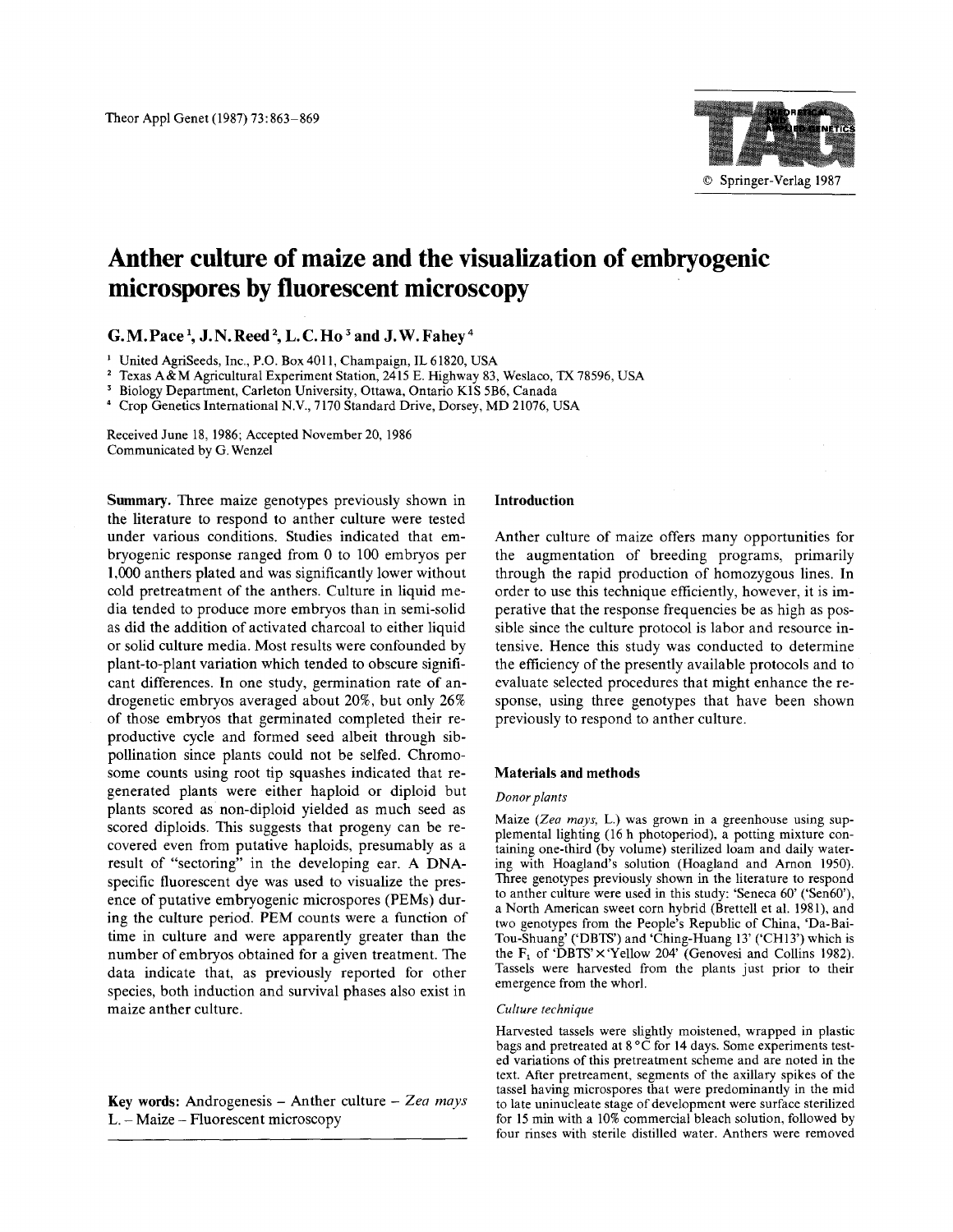from the florets and anthers placed at various densities (see text) per  $60 \times 15$  mm plate and containing the specific media under investigation. Three media were evaluated; Yu-Pei (Genovesi and Collins 1982), Zheng-14 (Ting et al. 1981), and 79-10 (Gu Ming-guang, pers. commun.). The media 79-10 consists of: KNO<sub>3</sub> (35 mM), CaCl<sub>2</sub> (1.4 mM), KH<sub>2</sub>PO<sub>4</sub> (0.85 mM),  $MgSO<sub>4</sub>$  (3.0 mM),  $(NH<sub>4</sub>)<sub>2</sub>SO<sub>4</sub>$  (1.1 mM), Yu-Pei micronutrients, Fe-Sequestrene 330 (43mg Fe/1), Zheng-14 organic amendments, sucrose (15%), activated charcoal (6 g/l), adjusted to pH 5.8 before autoclaving. Plates were wrapped with Parafilm and incubated in the dark at 28 °C. Plates were scored for androgenic embryos weekly for eight weeks beginning three weeks after plating and normalized to a "per 1,000 anthers" basis.

Unless otherwise stated, individual plants were used as replicates, with anthers from each plant partitioned equally across each treatment in an experiment. Results were analyzed by analysis of variance. Neither square root nor arcsine square root transformation of the data altered the conclusions made on the basis of analyzing the raw data directly.

#### *Growth and reproduction of Ho plants*

In some experiments embryos were recovered in order to gather germination and ploidy information. Embryos were recovered from culture within two weeks of their first appearance and transferred to regeneration media described for embryos from Yu-Pei media (Genovesi and Collins 1982), or as described for embryos recovered from Zheng-14 (Ting et al. 1981), both without activated charcoal. Germination was defined as forming a viable plantlet having both a root and shoot. Germinated seedlings were transferred to rooting medium consisting of the major and minor salts of Shenk and Hildebrandt at half-strength, 25 µM gibberellin A<sub>3</sub>, 0.25 µM NAA and 0.8% agar (Stuart and Strickland 1984), and grown until large enough to be transferred to potting mix. Potted plants were hardened-off in high humidity growth chambers before being transplanted to the glasshouse. All plants were sib-pollinated using seed-derived DBTS as the pollen parent due to consistent problems with fertility and synchronization of the reproductive organs.

## *Cytology*

Microspores were staged using the DNA-specific fluorescent dye mithramycin (Sigma M7393). Sessile florets were taken from sequential locations along the length of the tassel, the three major anthers dissected out and chopped on a glass slide in the presence of a few drops of "chopping buffer" (CB:  $45 \text{ mM}$  MgCl<sub>2</sub>  $*$  6 H<sub>2</sub>O, 30 mM Trisodium citrate, 20 mM MOPS, 1.0 mg/ml Triton X-100, pH 7.0; Galbraith et al. 1983). Five microliters of a mithramycin stock (0.5 mg/ml in water) were added to the slide, mixed gently and covered with a glass slip. The stain reaction could be enhanced by heating on a slide warmer at  $40^{\circ}$ C for a few minutes.

Chromosome counts were determined from root tip squashes at approximately 30 days after germination of the anther-derived embryos and again at transfer of the plantlets to the glasshouse using the procedure outlined by Kindiger and Beckett (Kindiger and Beckett 1983). Chromosomes were also visualized using mithramycin. Root tips were pretreated and fixed as described above, then treated with a few drops of CB, 10 td of mithramycin stock and squashed on a slide. Root tips prepared in this fashion were difficult to spread since there was no hydrolysis step (acid hydrolysis quenches mithramycin fluorescence).

#### *Assay for embryogenic microspores*

Mithramycin was also used to visualize the development of multicellular structures within the plated anthers during the incubation period. Tassels from each of the three genotypes were pretreated at 8°C for 14 days and the anthers plated onto semi-solid Zheng-14 medium containing activated charcoal. Four plants of each genotype were used. One plate was sampled at weekly intervals for each plant during the culture period.

Groups of 10 anthers from a single plate were infused with cryoprotectant (0.5 M DMSO, 0.5 M glycerol, 1.0 M sucrose and 0.1% Triton X-100), frozen rapidly and stored in liquid nitrogen until analyzed. Anthers were then thawed at room temperature and the cryoprotectant was replaced with a HEPES/ Ficoll buffer (0.25 M sucrose. 50 mM HEPES, 1.0% Ficoll, pH 7.0). Anthers were placed on glass slides, cut into halves or quarters and the contents were gently teased from the anther wall tissue and collected in a microcentrifuge tube. Collected microspores were centrifuged at low speed for 5 min and the HEPES/Ficoll buffer was replaced by  $25 \mu l$  of CB. Five  $\mu l$  of mithramycin were added, then the entire  $30 \mu l$  volume was transferred to a glass slide and examined using fluorescent microscopy. Treated anthers could be stored overnight in the HEPES/Ficoll buffer, but the extraction could be done in CB if samples were completely processed the same day. This extraction procedure collected more than 98% of the contents of the anthers, based on random examination of the debris remaining after extraction.

Two classes of structures were defined, putative embryogenic microspores (PEMs; multinuclear, but not yet broken out of the exine, Fig. 1A) and embryogenic microspores (EMs; multicellular structures broken out of the exine and clearly larger than the remaining pollen grains, Fig. 1 B). The data is presented as the average of two groups of 10 anthers and normalized to a 1,000 anthers basis for ease of comparison with culture response data. The resolution of the assay was therefore 100 structures per 1,000 anthers plated (i.e. 1 per 10 anthers).

#### **Results and discussion**

An initial study was conducted using published protocols for maize anther culture. Three genotypes previously reported to respond to culture were pretreated with cold temperature following either Genovesi and Collins (Genovesi and Collins 1982), or Nitsch et al. (Nitsch et al. 1982), on either Yu-Pei or Zheng-14 solidified with agar. Both media types gave similar responses (data not shown) and so were pooled within genotypes. Mean frequencies of embryogenesis ranged from 0 to 43 embryos/I,000 anthers and exhibited a significant genotype-by-pretreatment interaction (Table 1 A). Cold pretreatment (less than  $8^{\circ}$ C) for more than 5 days was clearly necessary for a response in both CH13 and DBTS and confirms previous observations with maize (Genovesi and Collins 1982; Nitsch et al. 1982: Sheridan 1984). 'Sen60' did not respond well at any pretreatment tested in this experiment. The most responsive genotype on average was 'DBTS'; followed by 'CH13' and 'Sen60' (Table 1 A). Another Chinese inbred line, 'Yellow 204', was also evaluated but it responded no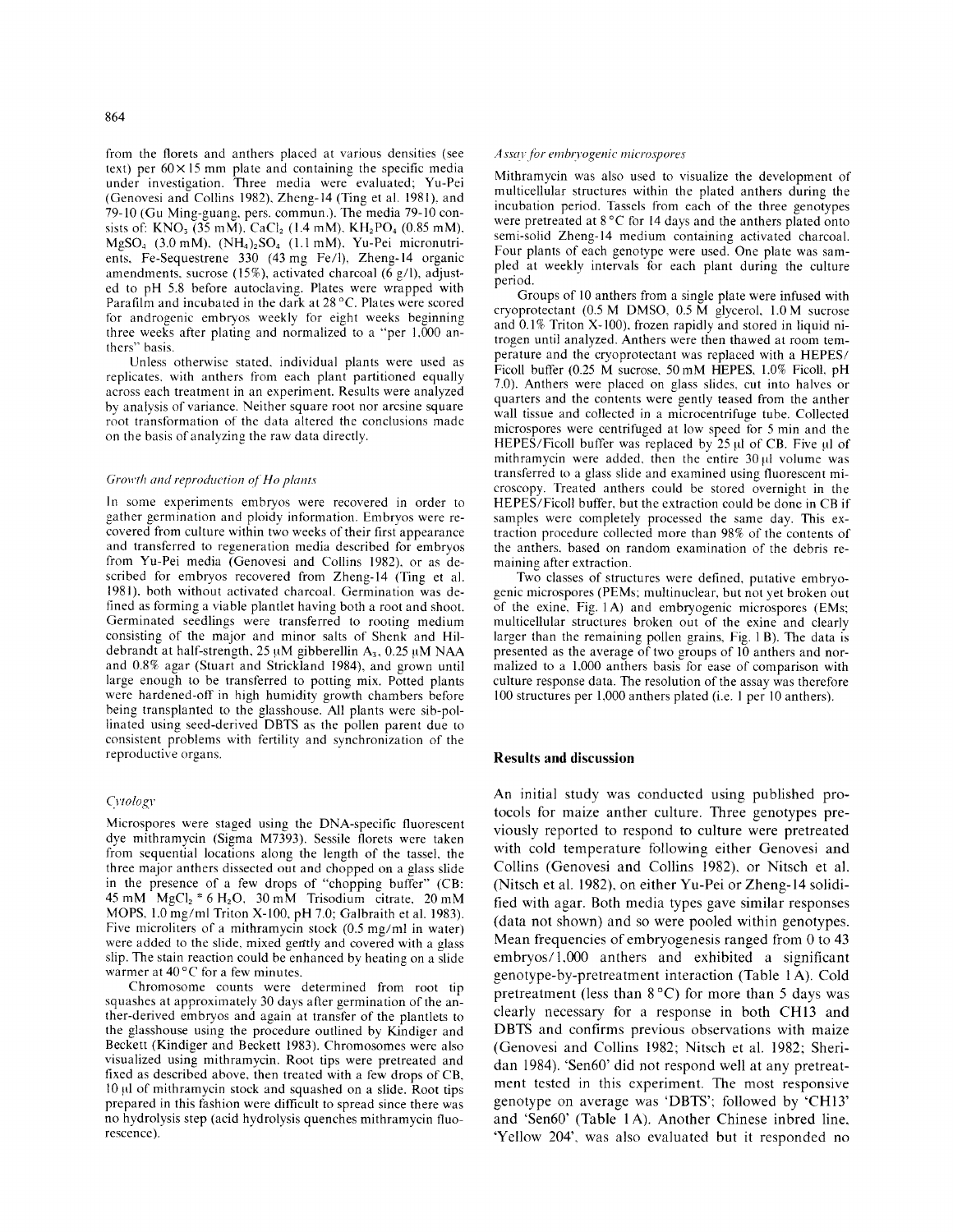

Fig. 1 A, B. Fluorescent photomicrographs of multicellular structures induced in maize anther culture, using mithramycin for visualization. A putative embryogenic microspore (PEM) is depicted in A and an embryogenic microspore (EM) is depicted in B. Both figures are magnified  $250 \times$ . The bright spots in the objects are stained nuclei, which appear yellow on a green background under epifluorescent microscopy

Table 1. Response of three genotypes to different temperature pretreatments and the use of either liquid or solid media. Results are presented as the combination of several studies. A range between 700 and 2,000 anthers were plated for each replicated treatment depending on the study. In some experiments data was pooled since anther plating density and media composition were tested and found to be non-significant

|                                                        | A Effects of pretreatment temperature:   |                       |                                                      |                     |                                                                   |                             |  |  |  |
|--------------------------------------------------------|------------------------------------------|-----------------------|------------------------------------------------------|---------------------|-------------------------------------------------------------------|-----------------------------|--|--|--|
|                                                        |                                          | Embryos/1,000 anthers |                                                      |                     |                                                                   |                             |  |  |  |
|                                                        |                                          | $8^{\circ}$ C-14 days | $4^{\circ}$ C $-7$ days +<br>$8^{\circ}$ C $-7$ days |                     | $4^{\circ}$ C, 13 $^{\circ}$ C, 20 $^{\circ}$ C<br>at 5 days each | No pre-<br>treatment        |  |  |  |
| 'Da-Bai-Tou-Shuang'<br>'Ching-Huang 13'<br>'Seneca 60' |                                          | 43<br>19<br>4         | 12<br>20                                             | 5<br>$\overline{2}$ |                                                                   | 3<br>0                      |  |  |  |
| $LSD0.05=6$                                            | <b>B</b> Effects of media type:<br>Media | Embryos/1,000 anthers |                                                      |                     |                                                                   |                             |  |  |  |
|                                                        |                                          | Liquid<br>with AC     | Liquid<br>without AC                                 | Solid<br>with AC    | Solid<br>without AC                                               | LSD <sub>0.05</sub>         |  |  |  |
| 'DBTS'<br><b>CH13</b><br>'Sen60'                       | $Z$ heng-14<br>Yu-Pei<br>Yu-Pei          | 93<br>73<br>41        | 35<br>$NT^{\circ}$<br>24                             | 28<br>6<br>NT       | 13<br>NT<br>NT                                                    | NS <sup>a</sup><br>37<br>13 |  |  |  |

 $N = non-significant; b NT = Not tested$ 

better than 'Sen60' (data not shown). The relative ranking of the three Chinese lines is noteworthy since 'CH13' is the  $F_1$  hybrid of 'DBTS'  $\times$  'Yellow 204' and seemed to respond in an intermediate fashion, suggesting an incomplete dominance genetic response.

Out of the 195 embryos obtained from this study, 38 germinated for an average of 20%. This frequency is virtually identical with other reports with maize (Brettell et al. 1982; Genovesi and Collins 1982; Petolino and

Jones 1986), suggesting that low germinability is a major obstacle to the use of this technique. There was little difference in germination frequency across the various treatments and there was no evidence of albinism among the germinated seedlings. Only 11 of 38 plantlets were established in the greenhouse with 10 of these producing seed. Nine of these 10 were 'DBTS' (Table 2). None of the plants could be selfed primarily due to a long time period between pollen shed and silk emer-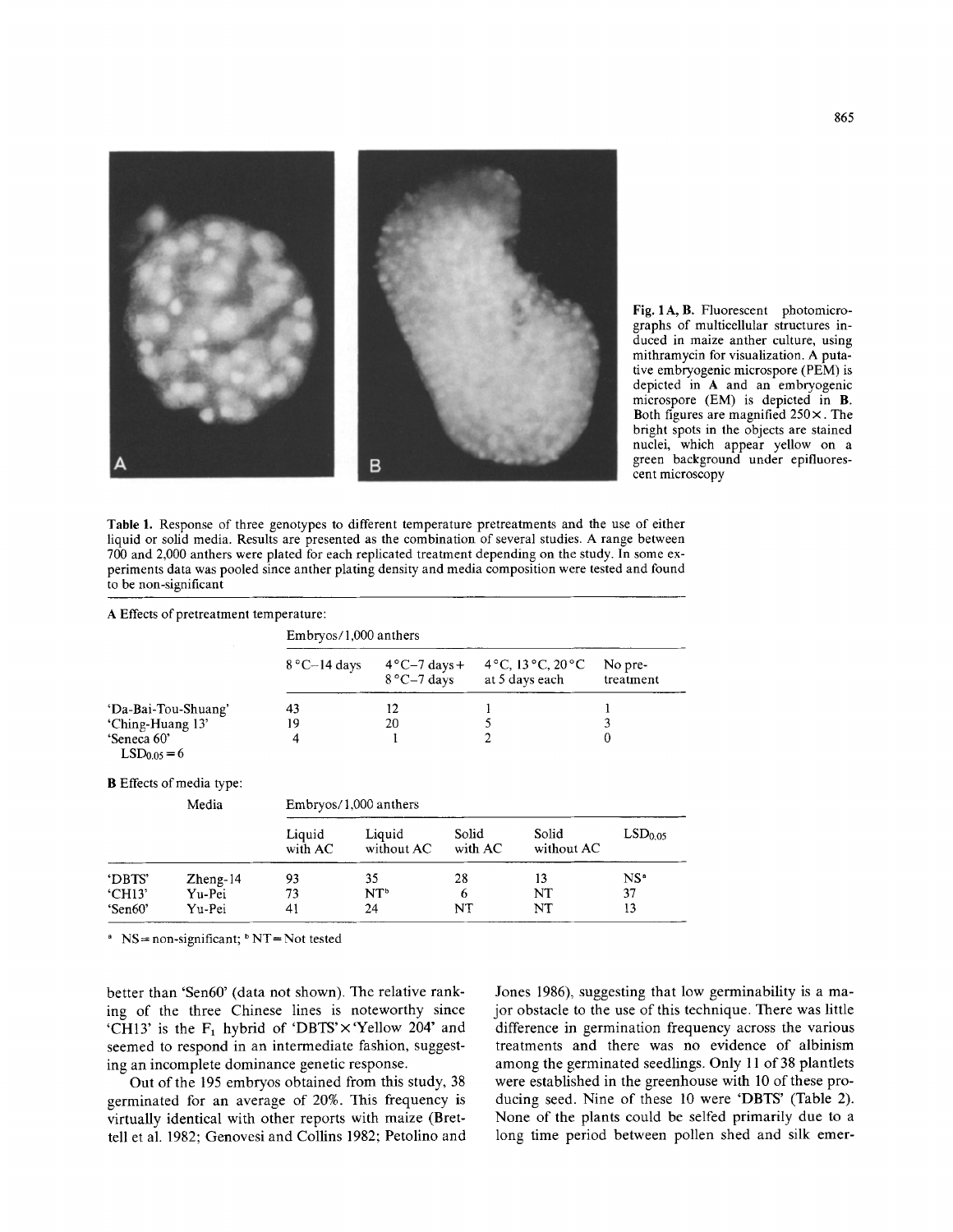| Ho ploidy  | Pedigree                  | No. of kernels |                  |                  |       |            |  |
|------------|---------------------------|----------------|------------------|------------------|-------|------------|--|
|            |                           | Ear 1          | Ear <sub>2</sub> | Ear <sub>3</sub> | Ear 4 | Seed total |  |
| Haploid    | 'DBTS'-Ho×'DBTS'          | 13             | 2                | 2                | 16    | 33         |  |
| <b>NRC</b> | 'DBTS'-Ho×'DBTS'          | 8              |                  |                  |       | 10         |  |
| <b>NRC</b> | 'DBTS'-Ho×'DBTS'          | 4              | 15               |                  |       | 19         |  |
| Haploid    | 'CH13'-Ho×'DBTS'          | 14             | 21               | 5                |       | 40         |  |
| Diploid    | 'DBTS'-Ho $\times$ 'DBTS' | 8              | 2                |                  |       | 10         |  |
| Diploid    | 'DBTS'-Ho x 'DBTS'        | 0              | 0                |                  |       | 0          |  |
| Haploid    | 'DBTS'-Ho×'DBTS'          | 9              | 18               |                  |       | 27         |  |
| <b>NRC</b> | 'DBTS'-Ho $\times$ 'DBTS' | 44             |                  |                  |       | 44         |  |
| <b>NRC</b> | 'DBTS'-Ho×'DBTS'          | 4              |                  |                  |       | 4          |  |
| Diploid    | 'DBTS'-Ho $\times$ 'DBTS' | 0              |                  |                  |       | 0          |  |

Table 2. Ploidy, pedigree and seed yield of plants regenerated from anther culture

NRC - Not reliable count; two separate determinations provided different results

Table 3. The response of maize anthers to different liquid media compositions. A minimum of 1,500 anthers were plated for each replicated treatment

|                          | Media volume<br>ml       | Activated<br>charcoal | Media composition<br>Embryos/1,000 anthers |                             |         |  |
|--------------------------|--------------------------|-----------------------|--------------------------------------------|-----------------------------|---------|--|
|                          |                          |                       | Yu-Pei                                     | $Z$ heng- $14$              | $79-10$ |  |
| 'DBTS'                   | 4                        | $(-)$                 | 66<br>$LSD0.05 = 48$                       | 52                          | 10      |  |
| 'Sen $60$ ' <sup>a</sup> | 6<br>5 <sup>c</sup><br>4 | $+)$<br>$+$<br>$(+)$  | 30<br>15<br>10<br>$LSD0.05 = 16$           | NT <sup>b</sup><br>NT<br>NT | 2<br>0  |  |

<sup>a</sup> Plating density varied but was non-significant; treatment data was pooled

**b NT-** Not tested

One replicate lost to contamination, LSD corrected

gence, a problem with maize encountered by others (Brettell et al. 1982; Genovesi and Collins 1982; Petolino and Jones 1986). Therefore, all fertilizations were made using pollen from seed-derived 'DBTS'. Both haploidy and diploidy were observed (determined on two separate occasions at the seedling stage) in the regenerated plants. The sample of plants was too small to accurately determine a frequency for spontaneous doubling of the regenerates, but it appears to be in accordance with previous estimates of 30-50% (Brettell et al. 1981; Genovesi and Collins 1982). Seed count was independent of the ploidy score (Table 2), probably due to sectoring in the ear (cf. Genovesi and Collins 1982).

Given the relatively poor response of these genotypes using the existing protocols several experiments were undertaken to evaluate alterations in the established procedures. First, experiments were conducted comparing liquid media (4 ml per plate) with that solidified with 8 g/1 agar (volume not controlled). These studies suggested that liquid media was superior, although good statistical separation was lacking despite the large number of anthers plated (Table 1 B). The effect of activated charcoal was also investigated, and it too was suggested to be beneficial in enhancing response (Table 1 B).

These observations are in accord with previous studies with maize indicating that both the use of liquified media (Kuo Chung-shen 1982), and the addition of activated charcoal (Brettell et al. 1981; Genovesi and Collins 1982; Kuo Chungshen 1982; Sheridan 1984), can enhance the response to culture.

Several other observations should also be noted. First, anther density was investigated for 'Sen60' in liquid media, ranging from 6 to 90 anthers per plate. No significant effects were observed across this range (data not shown), and the treatments were pooled to give the numbers quoted for this genotype in Tables 1 B and 3. Second, the experiment on 'Sen60' described in Table 1B was composed of 13 plants for each of the two activated charcoal levels. The response on an individual plant basis is depicted in Fig. 2, which shows the extreme variation typically seen throughout the course of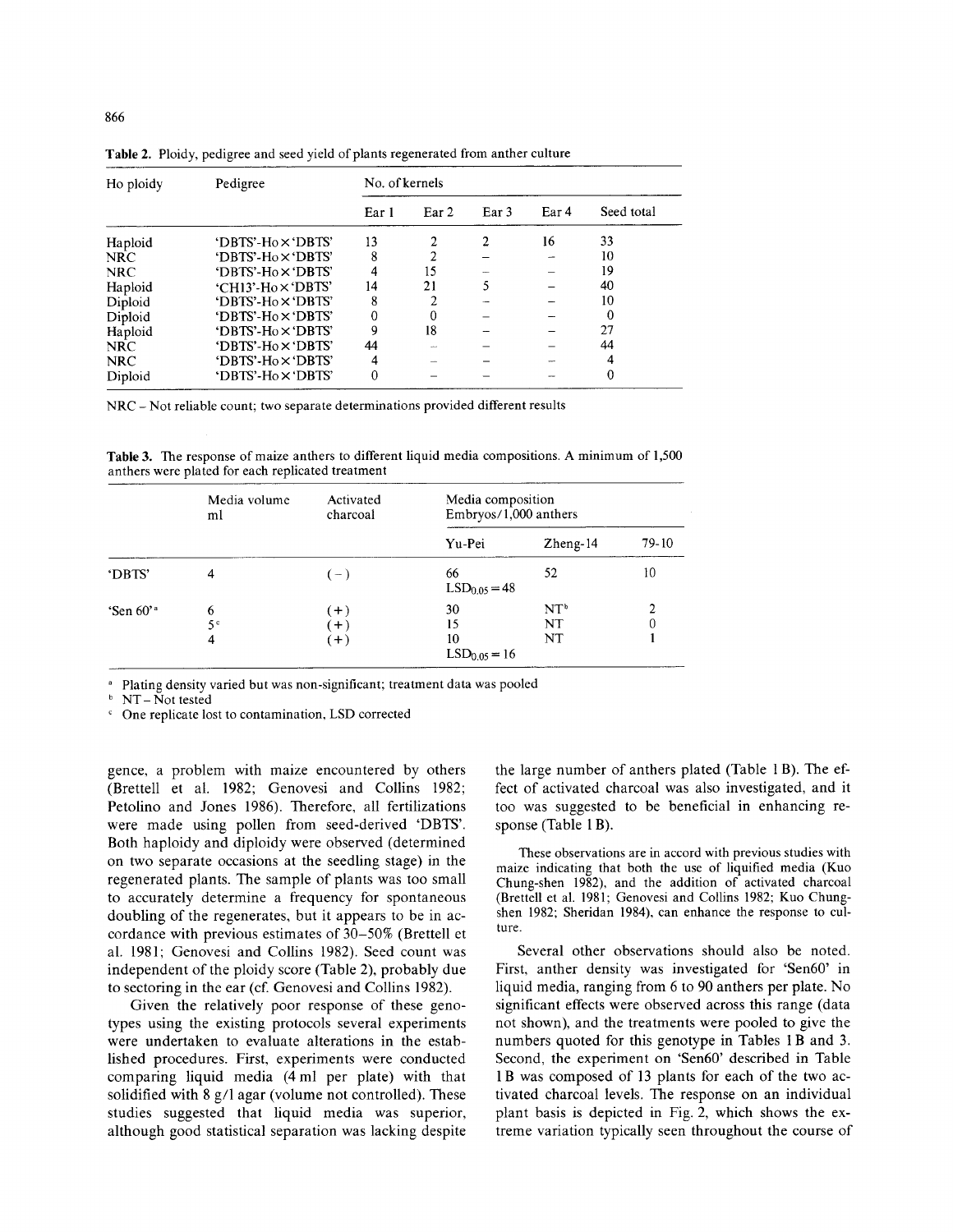

**Fig.** 2. Response of'Seneca 60' to anther culture on an individual plant basis. Data taken from the experiment described in Table 1 B. The open columns represent the  $(+)$  activated charcoal treatment; the solid columns represent the treatment without charcoal added. The horizontal line superimposed on the graph represents the average value for the treatment. Note that plants numbered 6, 9 and 26 had zero response

this study. Statistical significance was often confounded due to this extremely wide variation in response. The biological nature of this phenomenon is unknown. Third, the experiment described in Table 1A used tassels that were cold treated, whereas those described in Table 1 B used cold treatment of the plated anthers. A comparison of the data indicates only slight differences resulting from the method of pretreatment, as suggested by Nitsch et al. (Nitsch et al. 1982).

Media tests showed that Yu-Pei and Zheng-14 were not greatly different in effecting a response (Table 3 and pooled results noted in Table 1 A) while the media designated 79-10 performed poorly using both 'Sen60' and 'DBTS' (Table 3). This is striking since 79-10 shares several components with both Yu-Pei and Zheng-14. Furthermore, Yu-Pei and Zheng-14 themselves are distinct in composition, notably in their complement of growth regulators. Additional experimentation comparing these three media may reveal one or two components primarily involved in inducing androgenesis in maize anther culture.

The response frequencies presented here cannot be compared to those studies which reported only the percentage of anthers responding (Genovesi and Collins 1982; Petolino and Jones 1986). The presence of multiple embryos per responding anther prevent direct conversion of embryos per 1,000 anthers to percent anthers responding. Furthermore, percent response cannot be determined accurately in liquid culture because the embryos frequently become detached and float free in the media. The frequency of 1.5 embryos per 1,000 anthers reported by Brettell et al. (Brettell et al. 1981) for 'Sen60' is considerably lower than the best responses observed here (Table 1 B and 3). Ting et al. (Ting et al. 1981), reported a response of 136 embryos per 1,000 anthers for the Chinese hybrid 'Dan-San 91', which is comparable to the best "per plant" responses in the present study of 135 for 'Sen60' (Fig. 2), 169 for 'DBTS' (from the experiment in Table 3) and  $125$  for 'CH13' (from the experiment in Table 1 B).

Investigators working in anther culture have frequently observed multicellular structures during the culture period for both monocotyledonous and dicotyledonous species. These multicellular structures have been quantitated and used to determine the success or failure of various treatments, most notably in tobacco (Heberle-Bors 1983), barley (Shannon et al. 1985), and *Brassica napus* (Dunwell and Thurling 1985; Thurling and Chay 1984). All these attempts have used classical stains such as acetocarmine for visualization. With the advent of the use of DNA-specific fluorescent dyes in pollen biology (Coleman and Goff 1985) and their recent use to visualize multicellular structures in cultured microspores of Nicotiana rustica (Kyo and Harada 1985), it was thought that a similar procedure could be used to observe and quantify these structures in maize anthers.

Samples of anthers were taken at weekly intervals and both PEMs and EMs were counted. The results are presented in Table 4. There was considerable variation in the PEM count from replicate to replicate (i.e., plantto-plant), which was punctuated with values of 100 or below (i.e., at or below the resolution of the assay). This type of variation was also seen in the culture experiments described above, where some plants were essentially non-responsive. The results tended to show higher PEM counts for the first two weeks of culture with a decline towards zero over time. This suggests that some plants have a significant potential to form androgenetic embryos but that this high induction is quickly mitigated by poor survivability. One of the highest PEM counts, 5,100 per 1,000 anthers, was observed for CH13 one week after plating (Table 4). This represents only 0.2% of the microspore population (assuming 2,500 microspores per anther). This contrasts sharply with similarly obtained values for other crop species, such as 2.2% for *Triticum aestivum* (Marsolais et al. 1984), 21.7% for *Hordeum vulgare* (Shannon et al. 1985) and 56.5% for *Brassica napus* (Thurling and Chay 1984). In general, this comparison suggests that induction is a less frequent event for maize than for some other species, including other grasses.

In addition, the PEM counts were significantly larger than the l0 to 100 macroscopic embryos per 1,000 anthers observed in the culture protocol experiments described above. Embryogenic microspores appeared at about three to four weeks after plating in some anthers and at frequencies closer to those for macroscopic embryos, which were routinely seen at about four to five weeks in other experiments. Embryogenic microspores were never observed when the PEM count was less than approximately 1,000 per 1,000 anthers (i.e., average of one per anther) and were always seen when it was above this level, suggesting that this may be a usable definition for "non-responsive". There did not appear to be a correlation, however, between the quantity of PEMs at week one and the number of EMs appearing later during culture (Table 4). This observation suggests that induction and survivability may be independent processes.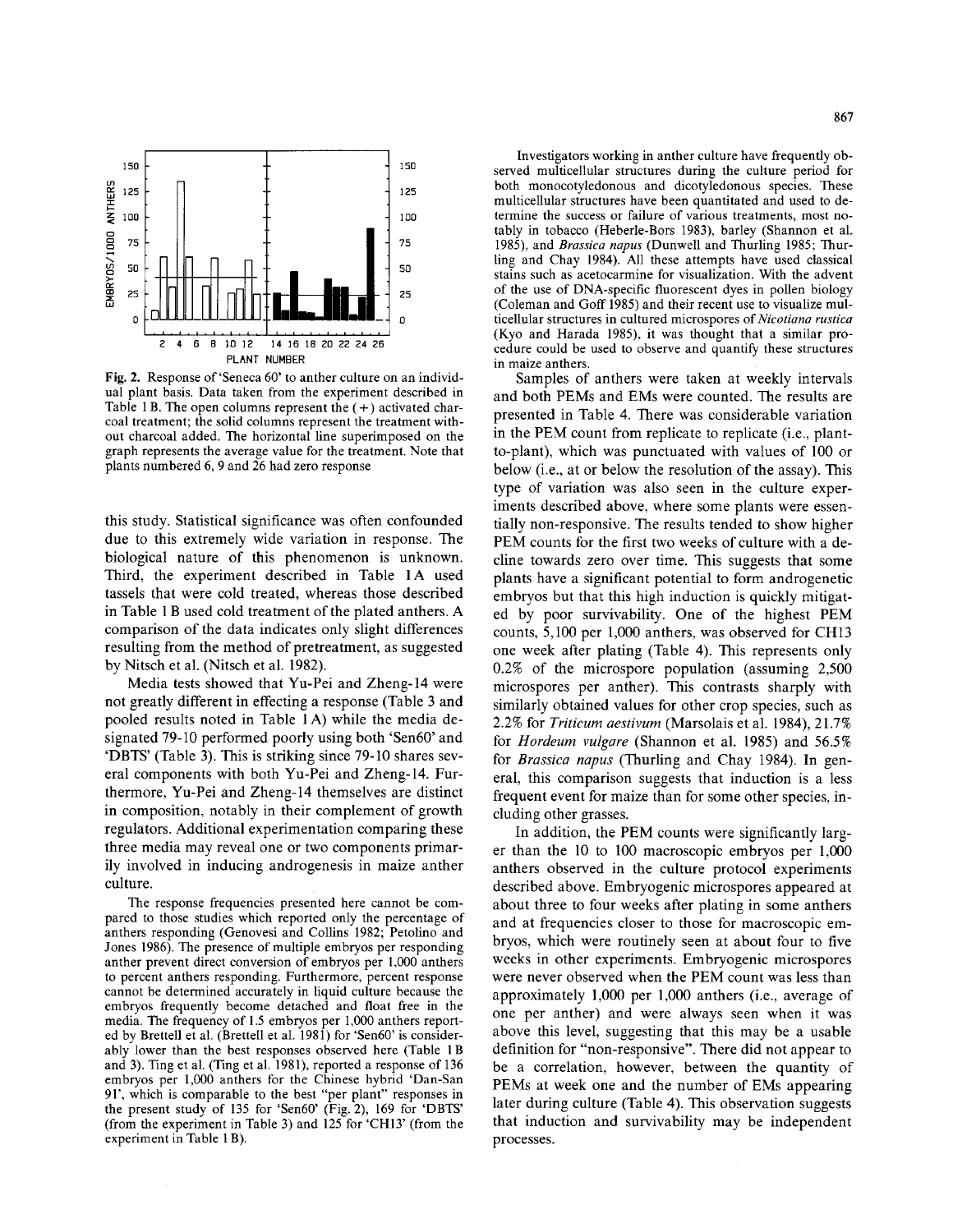|              | Weeks after plating<br>PEMs (EMs) per 1,000 anthers |                |          |             |               |            |  |
|--------------|-----------------------------------------------------|----------------|----------|-------------|---------------|------------|--|
| G'type/rep   |                                                     | $\overline{2}$ | 3        | 4           | 5             | 6          |  |
| 'DBTS'/1     | ND <sup>a</sup>                                     | ND             | 1,275    | 250         | 100           | 50         |  |
|              | 1,150                                               | 4,900          | 2,050    | 800         | 5,350 (3,600) | 2,200(550) |  |
|              | 1,500                                               | 700            | 100(50)  | 100<br>(50) | 100           | (50)<br>0  |  |
| 4            | 50                                                  | 100            | $\bf{0}$ | 100         | 150           | 50         |  |
| 'Sen $60'/1$ | 750                                                 | 550            | 400      | $\Omega$    | 0             | 0          |  |
|              | 100                                                 | 200            | 100      | 50          | 0             |            |  |
|              | 850                                                 | 1,700          | 350      | 350<br>(50) | 0             | 0          |  |
| 4            | 2,300                                               | 3,850          | 2,050    | 2,350 (250) | 1,600         | 200 (150)  |  |
| 'CH13'/1     | 5.100                                               | 850            | 850      | 550         | 250<br>(50)   | 450        |  |
|              | 150                                                 | 200            | 50       | 350         | 150           | 50         |  |
|              | 50                                                  | 50             | 100      | 150         | 0             | ND         |  |
|              | 1,250                                               | 0              | 0        | 299<br>(50) | 150           | ND         |  |

Table 4. Quantification of putative embryogenic microspores (PEMs) and embryogenic microspores (EMs) in maize anthers during culture. PEMs and EMs have been defined in the text. Each number is the mean of two counts of ten anthers each; a replicate is one plant

 $N = Not determined$ 

The phenomenon of high induction and low survivability has been demonstrated in anther culture of other species (e.g., *Brassica napus;* Dunwell et al. 1983) and it is generally recognized that abortion of induced microspores represents a serious limitation to the achievement of high culture responses (e.g., Wenzel et al. 1975). Since it is not unusual for the culture protocol to influence the induction frequency (e.g., Shannon et al. 1985) as well as the survival frequency (e.g., Dunwell and Thurling 1985), it should be possible to increase the frequency of both processes for maize.

In conclusion, the embryogenic response of three maize genotypes was shown to be influenced by a variety of cultural conditions. The lack of a cold pre-treatment step as well as the use of the media designated 79- 10 essentially produced no androgenic response. The effect of liquid media and the addition of activated charcoal were less clear although the trend was towards an enhanced response. The highest rates observed here, about 100 embryos per 1,000 anthers plated, are comparable to other literature reports. Both haploid and diploid plants were regenerated from culture. The overall efficiency of the process was, however, low. In the initial study (Table 1 A), 195 embryos were obtained from over 23,000 anthers plated. Only 10 of those completed their reproductive cycle. A further inefficiency is that a significant proportion of the plants that are cultured do not respond at all, regardless of the treatment applied. Improvements in culture conditions, as demonstrated here and elsewhere, appear to provide only small, incremental increases in the response frequency. The observation that the induction potential of anther culture for maize, as demonstrated by PEM counts, exceeds the average rate of recovery of embryos by 5 to 10 fold strongly implies that more improvements can be made. Furthermore, the induction potential for maize appears to be lower than that for other species amenable to anther culture. Future research should focus on, 1) identifying the factors involved in plant-to-plant variation, 2) increasing germination frequency, 3) overcoming the selfing problem, 4) increasing the induction potential, and 5) enhancing the survivability of induced microspores.

*Acknowledgements.* We wish to acknowledge Allied Corporation and Allied Canada, under whose auspices this work was conducted. The expert technical assistance of M. J. O'Connor, B. Shurben, S. Sohota and A. Jackson was greatly appreciated. We also thank D. Genovesi of DeKalb-Pfizer Genetics for providing samples of the Chinese maize lines and Pierre-Yves Bouthyette for stimulating our interest in fluorescent dyes.

#### **References**

- Brettell RIS, Thomas E, Wernicke W (1981) Production of haploid maize plants by anther culture. Maydica 26:101-111
- Coleman AW, Goff LJ (1985) Applications of fluorochromes to pollen biology. Mithramycin and 4,6-diamidino-2-phenylindole (DAPI) as vital stains and for quantitation of nuclear DNA. Stain Technol 60:145-154
- Dunwell JM, Cornish M, DeCourcel AGL, Middlefell-Williams JE (1983) Induction and growth of 'microspore-derived' embryos of *Brassica napus* ssp. *oleifera.* J Exp Bot 34:1768-1778
- Dunwell JM, Thurling N (1985) Role of sucrose in microspore embryo production in *Brassica napus* ssp. *oleifera.* J Exp Bot 36:1478-1491
- Galbraith DW, Harkins KR, Maddox JM, Ayres NM, Sharma DP, Firoozabady E (1983) Rapid flow cytometric analysis of the cell cycle in intact plant tissues. Science 220:1049-1051
- Genovesi AD, Collins GB (1982) In vitro production of haploid plants of corn via anther culture. Crop Sci 22:1137-1144